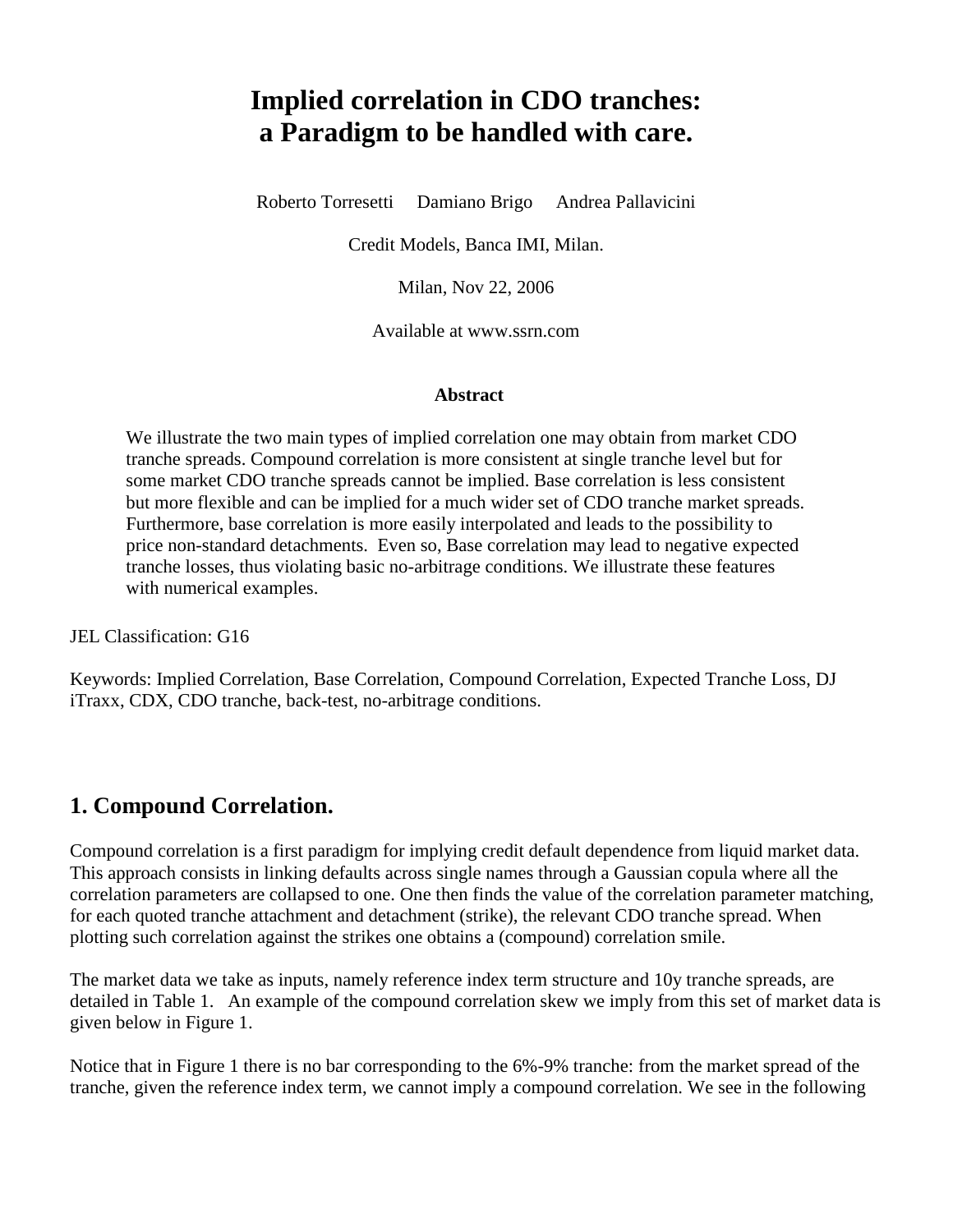how this problem is not at all trivial, in that we face quite often market spreads where we cannot imply the compound correlation.



### **2. Existence and monotonicity of market spread as a function of compound correlation**

We have just seen that on a particular date we cannot imply a compound correlation from the market spread of the 6-9 tranche. We investigate further this date plotting in Figure 2 the fair market spread as a function of the compound correlation: the equity tranche is quoted upfront (0.25 means 25%) and all other tranches are quoted in number of running basis points (123 means 1.23% per annum). The red flat line is the level of the market spread. The fair tranche spread is obtained dividing the NPV of the default leg by an annuity factor (the NPV of the premium leg of a tranche with spread equal to 100%).



**Figure 2: Fair Tranche Spread as a function of Compound Correlation**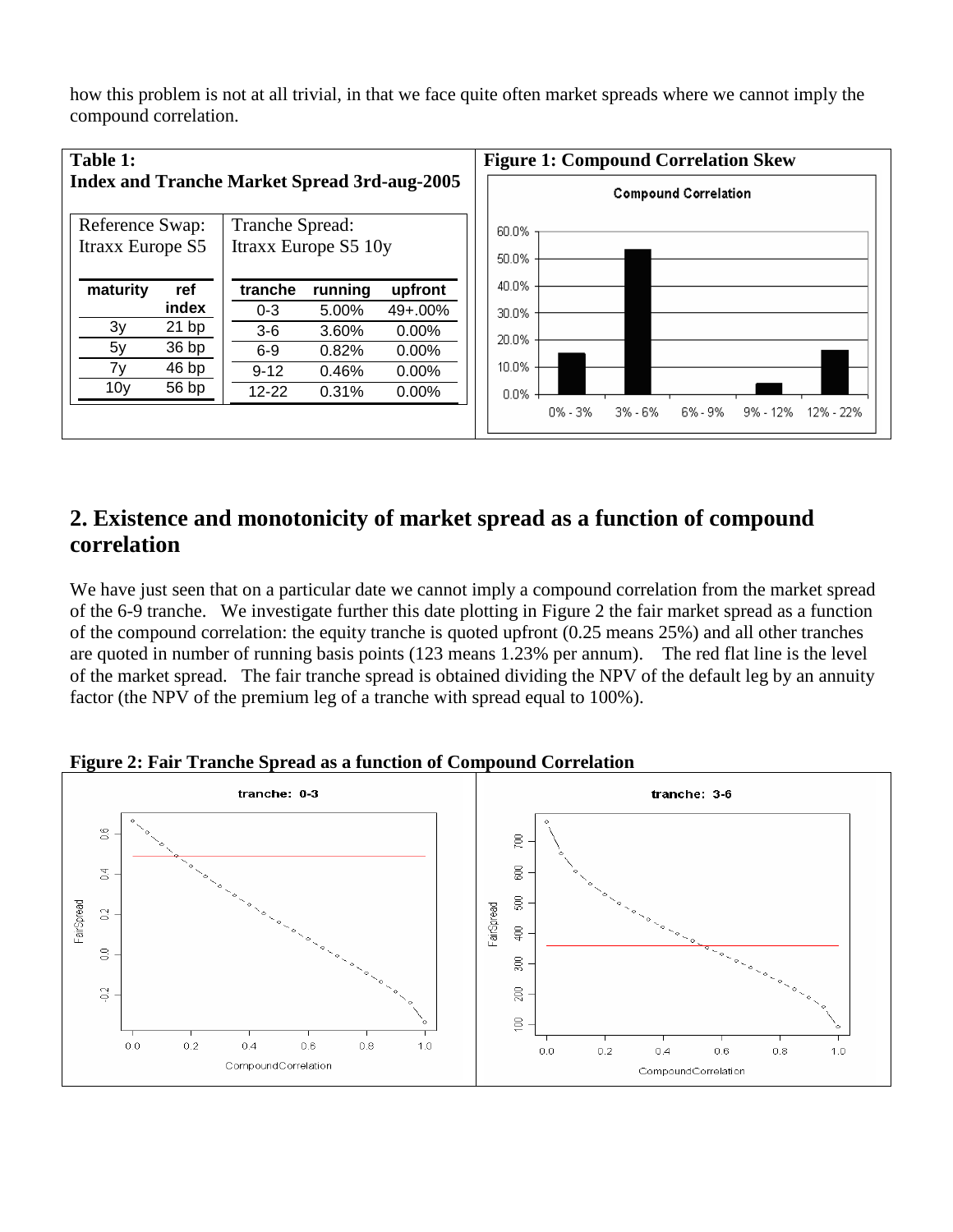

We note that:

1) For certain tranches, from the unique market spread we can imply more than one compound correlation, although this does not happen in our example of Figure 2 (the flat red line crosses the dotted black line at most in one point).

2) Given a market spread we are not always guaranteed we can imply a compound correlation, as we see for example in the 6-9 tranche of Figure 2 (there is no intersection between the flat red line and the dotted black line).

# **3. Historical Relevance of the Invertibility Limitations of the Compound Correlation**

We have seen before that on 3rd-aug-2005 we cannot imply a compound correlation for the 6-9 tranche. We now check how often in the past this kind of problem occurred, in that we look for past tranche spreads from which we cannot imply a compound correlation.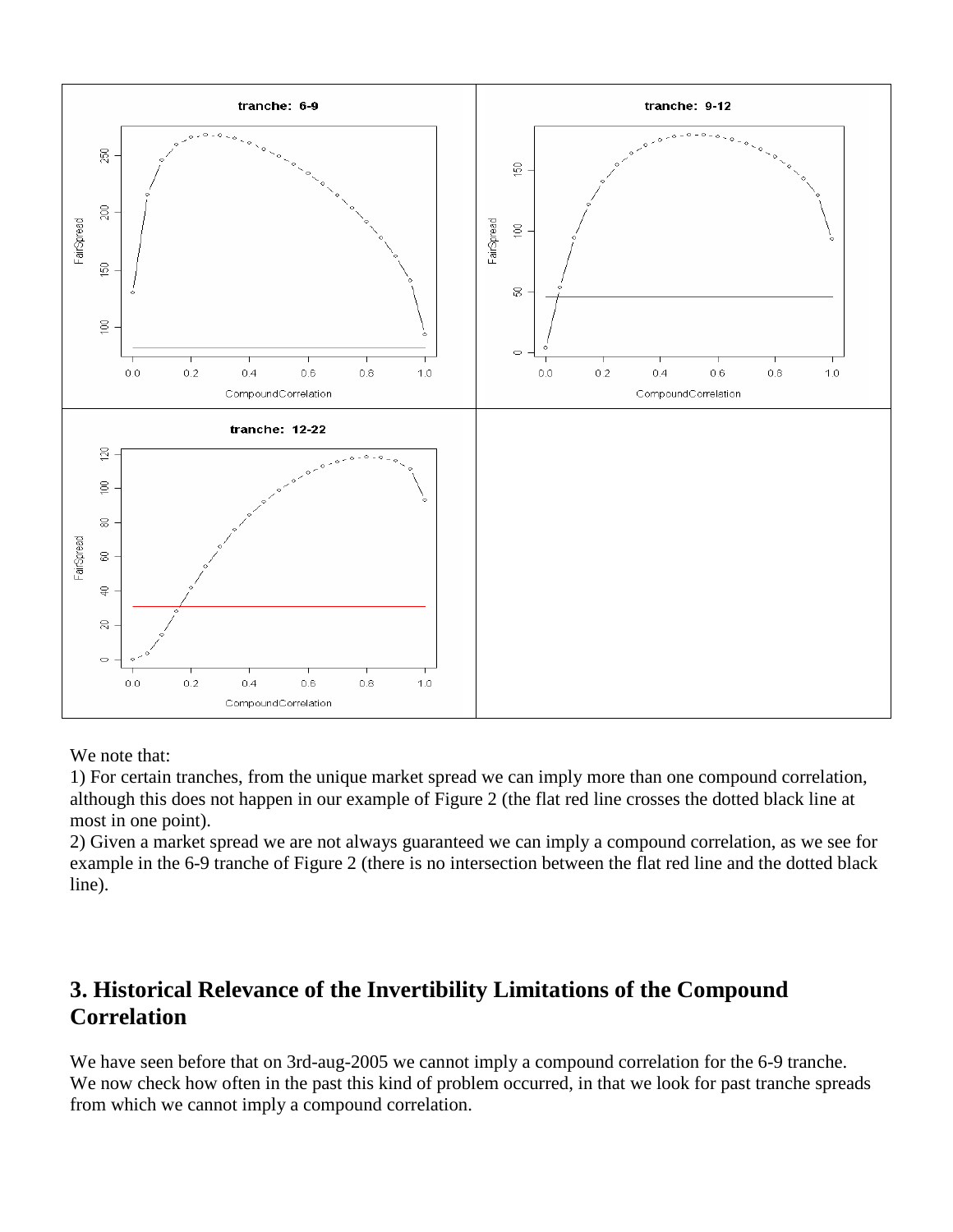In figure 3 we plot the dates where the 10y tranches on iTraxx and CDX are not invertible. For the iTraxx all cases of non-invertibility are imputable to the 6%-9% tranche, whereas for the CDX all cases of noninvertibility are imputable to the 7%-10% tranche. In all cases the market spread is too small to be inverted: the same problem we had for the 6-9 tranche in Figure 2.





#### **4. Base Correlation**

The tranched loss can be written as:  $[L]$   $L(A, B) = \min[B - A, \max[L - A, 0]/(B - A)$ 

where L is the portfolio Loss at maturity and A and B are the attachment and detachment points.

With a little manipulation we can write:  
\n[2] 
$$
L(A, B) = (\max[L - A, 0] - \max[L - B, 0] / (B - A)
$$
  
\n $= (-\min[0, A - L] + \min[0, B - L] / (B - A)$   
\n $= (-\min[L, A] + L + \min[L, B] - L) / (B - A)$   
\n $= (B \cdot L(0, B) - A \cdot L(0, A)) / (B - A)$ 

Thus the tranched loss can be rewritten as the difference between two tranched equity losses. Iteratively, given the base correlation on the detachment A, we look for the base correlation on the detachment B such that the net present value of the A-B tranche is set to 0.

The only problem left with this approach is that we are using a different correlation parameters in the calculation of the expected loss for the tranches  $L(0, A)$  and  $L(0, B)$  concurring to the same payoff. Valuing different parts of the same payoff with different model parameters (correlations) clearly leads to inconsistencies. This means that we are not guaranteed that this expectation is a strictly increasing function of time.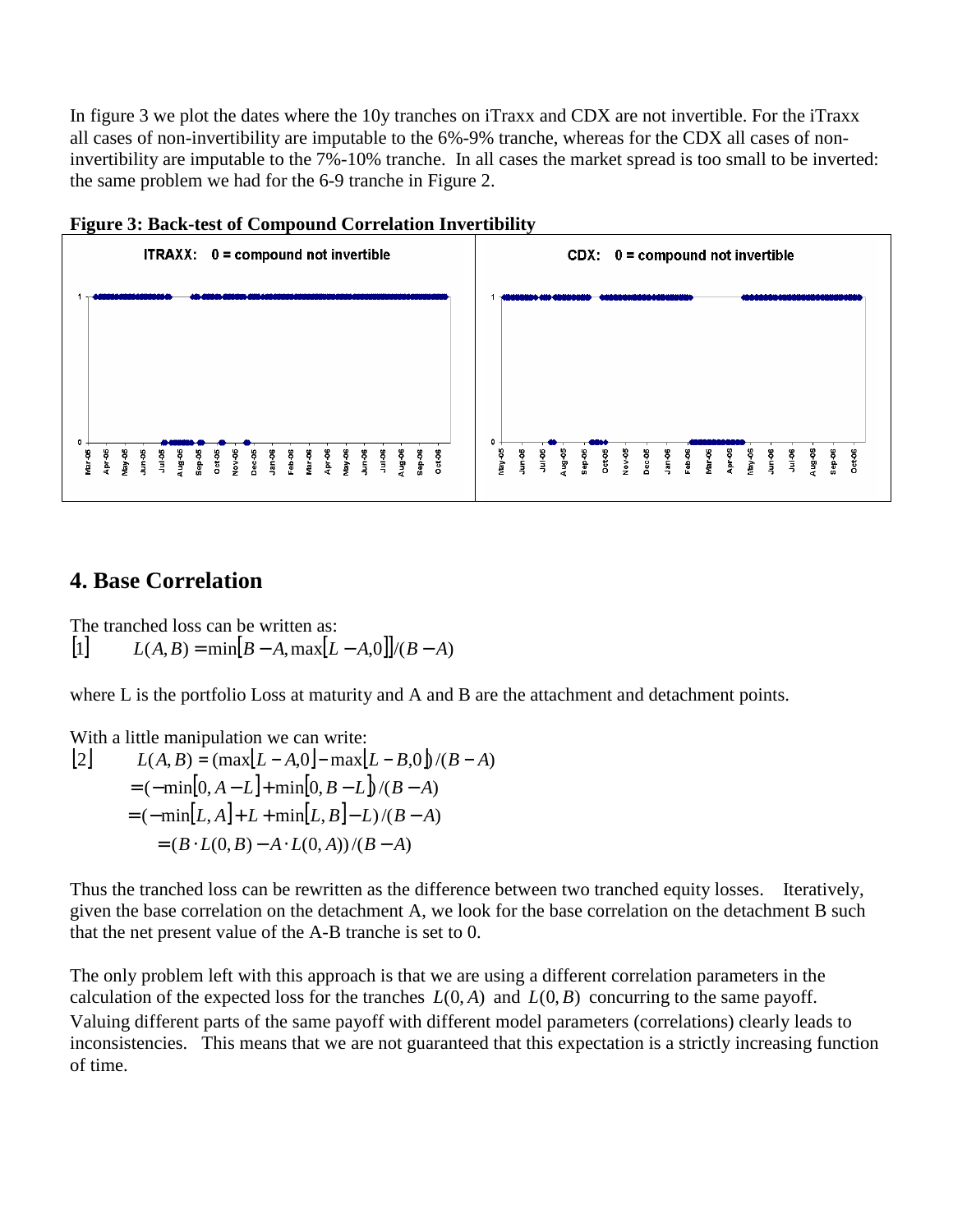### **5. Is Base Correlation immune from inconsistencies in practice?**

In the left hand graph in Figure 4 we plot the Base Correlation calibrated to the market data in Table 1. In the right hand graph in figure 4 we plot the Expected Equity Tranche Loss for the various detachment points as a function of time.

 $E[L(0, B)]$ ,  $B = 3\%, 6\%, 9\%, 12\%, 22\%$ .

From these expectations, using equations [2], we can compute the Expected Tranche Loss, plotted in Figure 5, as a function of time:

 $E[L(A, B)] = (B \cdot E[L(0, B)] - A \cdot E[L(0, A)] \cdot (B - A)$ 



**Figure 4: Base Correlation and Expected Equity Tranche Loss** 

**Figure 5: Expected Tranche Loss through the Expected Equity Tranche Loss in Figure 4 (via eqn [2])** 

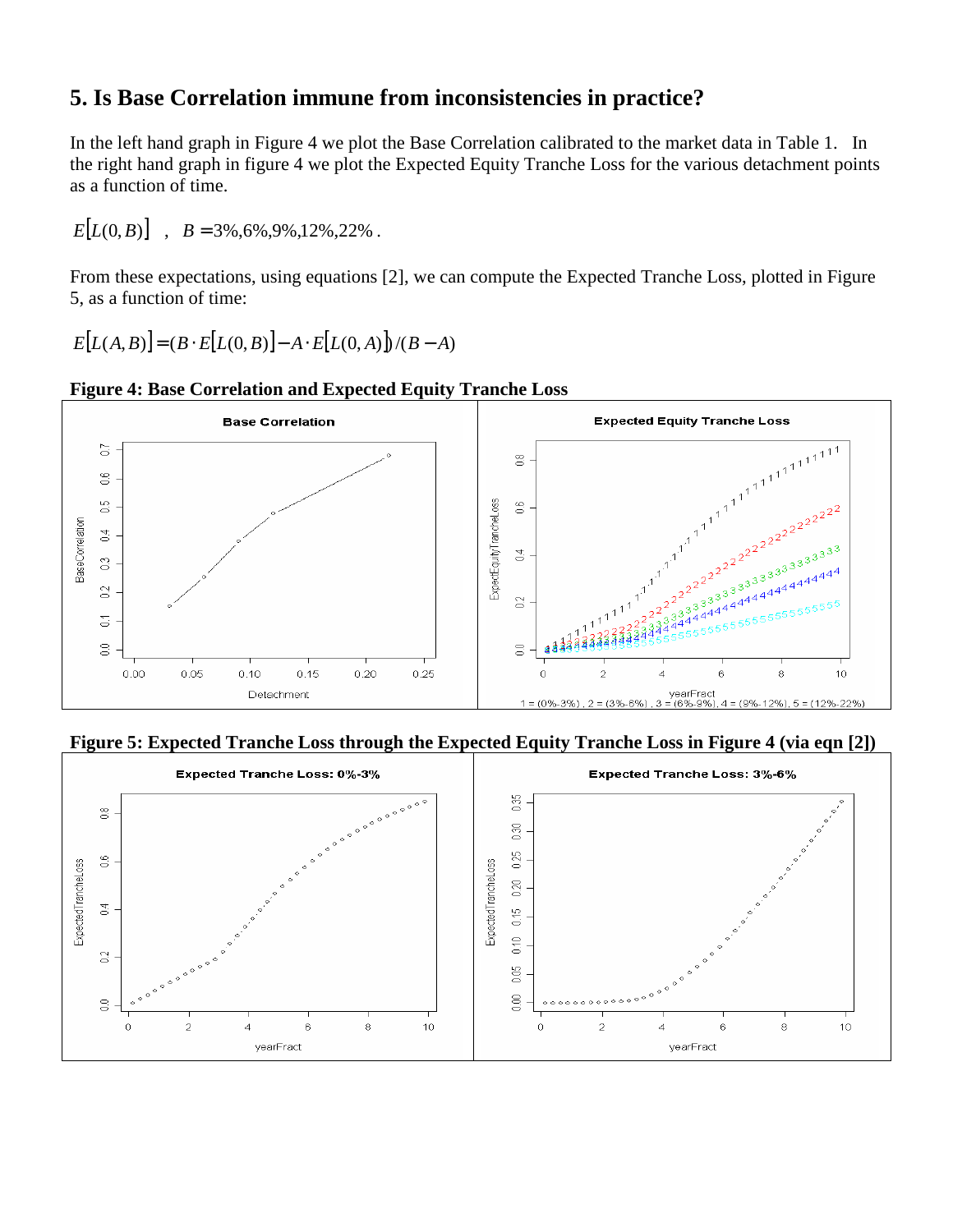

From Figure 4 we note that the base correlation is a much smoother function of detachments than compound correlation. Also, to price a non-standard tranche, say a 4%-15% tranche, we can interpolate the nonstandard attachment (4%) and detachment (15%) whereas with the compound correlation we do not know exactly what to interpolate (since with compound correlation there is a unique correlation associated to each tranche, i.e. correlation is associated with two points rather than a single one).

As we can see from our examples, also the base correlation approach is not immune from inconsistencies. In fact in Figure 5 we note that for the 6-9, 9-12 and 12-22 tranches the expected tranche loss becomes initially slightly negative. This inconsistency arises from the different base correlations we use in equation [2] to compute the two expected tranche loss terms in A and B.

#### **6. Is Base Correlation a solution to the inconsistencies of Compound Correlation?**

The answer is in the affirmative and this can be clearly seen for example in Figure 6 where we plot the fair tranche spread as a function of the base correlation on the detachment point for each tranche, given the base correlation on the attachment point set equal to the calibrated base in Figure 4.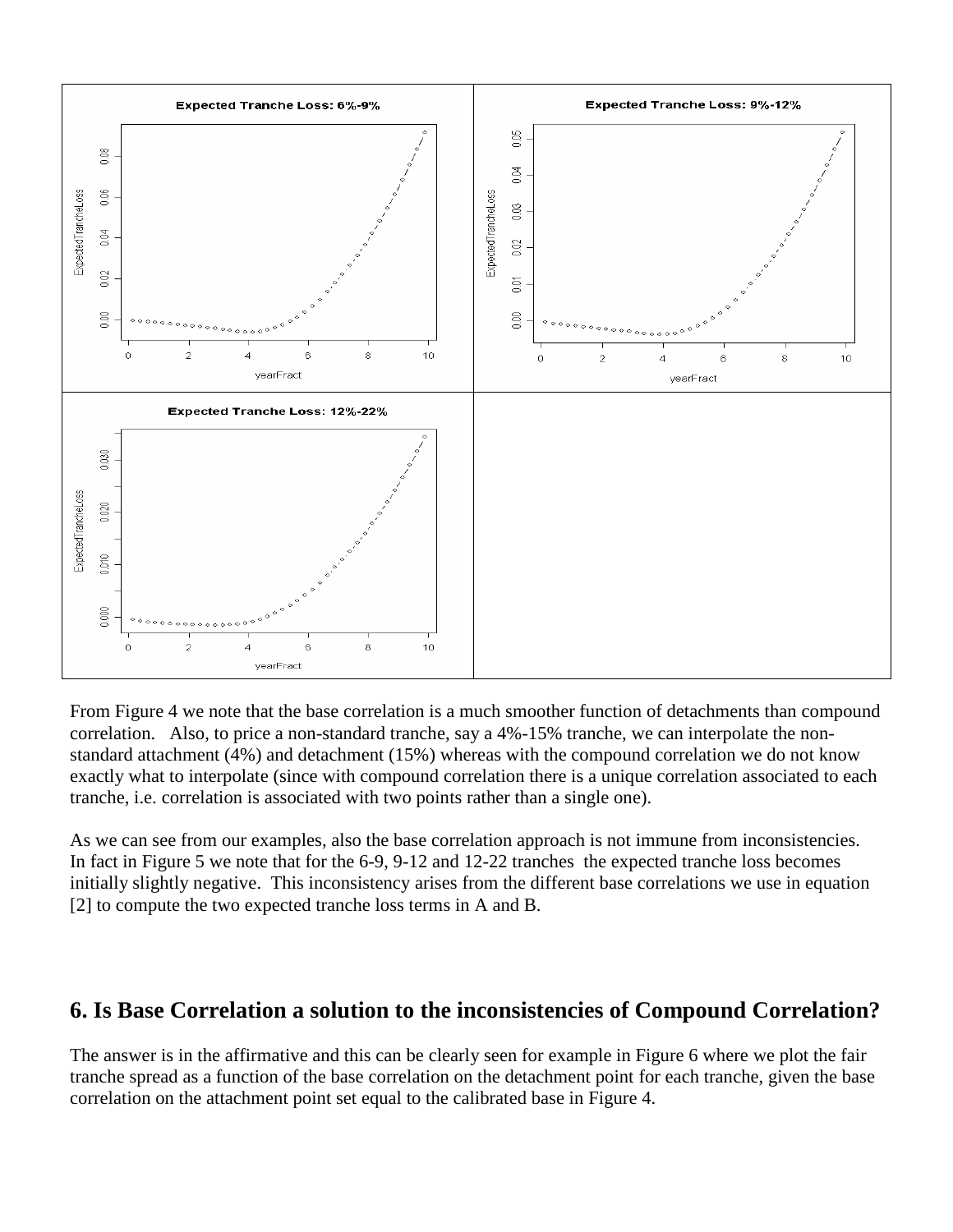This gives us an idea of the range of the tranche spread we can calibrate using base correlation. These plots of Figure 6 can be compared with the plots in Figure 2, showing the fair tranche spread as a function of compound correlation. In Figure 6 the thick black line is flat at the level of the market spread for the tranche. The two thin red lines are the minimum and maximum spread we are able to obtain by varying compound correlation.

We note that for each tranche the fair spread is a monotonic function of the base correlation on the detachment point and also the range of market spread that can be attained by varying base correlation is much wider than the corresponding one for compound correlation. Consider for example the 6-9 tranche: from Figure 2 the tranche spread that can be inverted in a compound correlation setting lies between 93 and 268 bps, whereas from Figure 6 the tranche spread that can be inverted in a base correlation setting lies in the wider range between 0 and 732 bps.



In Figure 6 we did not plot the market spread for all base correlations between 0 and 1 because beyond a certain point the fair tranche spread becomes negative. Recall once again that in Equation [2] we use two different correlation parameters for different parts of the same payoff: when these two correlations are very different from each other (the detachment correlation is much higher than the attachment one) the inconsistency of a negative expected tranche loss becomes more evident.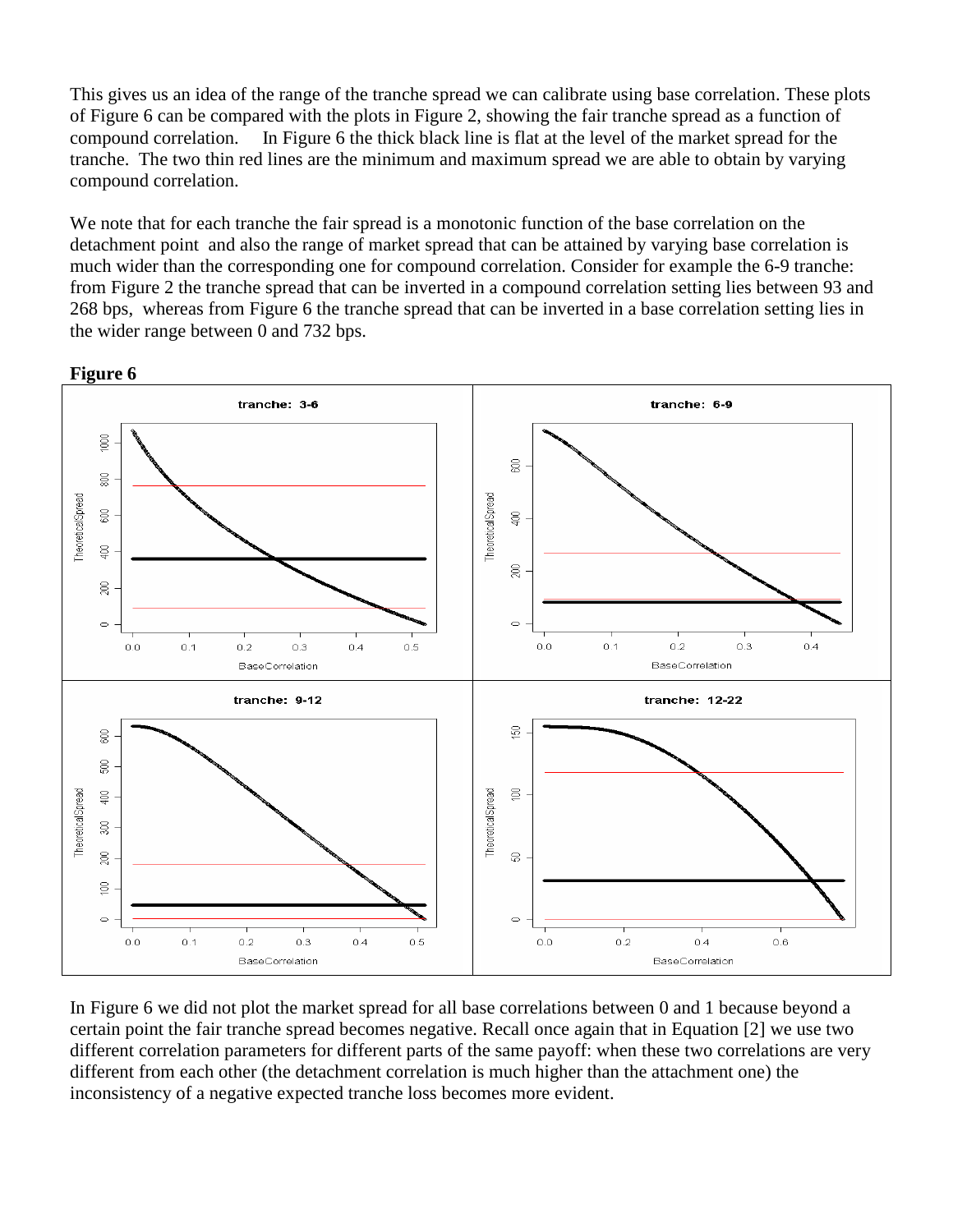



Consider for example the 6-9 tranche. In Figure 7 we plot in the abscissas the year fraction of the tranche payment dates and in the ordinates the Expected Tranche (6-9) Loss. For both graphs in Figure 7 the tranche attachment correlation is the calibrated base on the 6% detachment. The tranche detachment (9%) correlation is set to the calibrated base on the left hand graph (38.07%) and to an arbitrarily high level (48%) on the right hand graph.

### **7. Conclusions**

Calibrating base correlations by tranching the loss as shown in equation [2] without calibrating first single compound correlations solves the two main issues concerning compound correlation calibration.

Indeed, as illustrated in Figures 1 and 7 by calibrating directly base correlations:

- 1) we get a monotonic mapping of the base correlation parameter into tranche spreads;
- 2) we can invert a wider range of tranche spreads into a base correlation parameter;
- 3) we can price bespoke detachments by interpolating the base correlation across detachments.

Even so, base correlation needs to be handled with care, since it may lead to negative loss distributions, thus violating basic no-arbitrage constraints.

Alternative copula specifications are possible. Indeed, Hull and White (2004) show that on a particular date the "double-t copula" can consistently reproduce tranche spreads without skew in the correlation parameter. Independent tests of ours show that the skew resurfaces at later dates (from May 2005 on).

A more model independent approach to tranche interpolation and pricing consists in implying expected tranche losses without assuming any model, see for example Walker (2006) or Torresetti Brigo and Pallavicini (2006b). An explicit model implying a dynamics for dependence across defaults, absent in the copula case, is given in Brigo Pallavicini and Torresetti (2006). Finally, we note that the loss distribution of the pool under the risk neutral measure, which has been discussed in this paper, is different from the actual loss distribution in the objective measure, as pointed out for example in Torresetti, Brigo and Pallavicini (2006a).